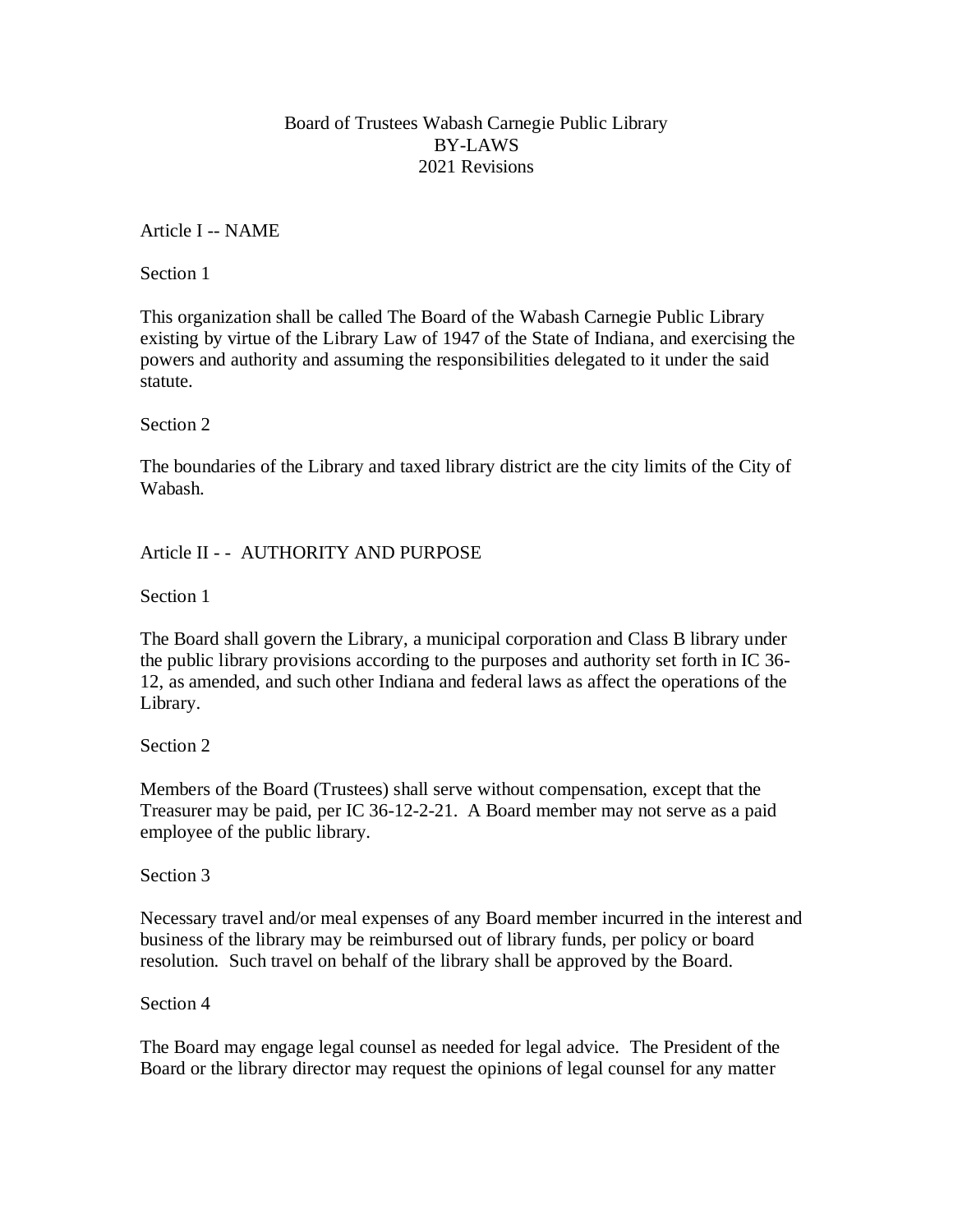which comes within the jurisdiction of the Board and shall report the opinion to the Board.

Article III - - OFFICERS

Section 1

The officers of the Board shall be President, Vice-President, Secretary, and Treasurer elected from the appointed Trustees at the annual meeting of the Board.

Section 2

A nominating committee shall be appointed by the President, one month prior to the annual meeting, who will present a slate of officers at the annual meeting. Additional nominations will be made from the floor.

## Section 3

Officers shall serve a term of one year from the annual meeting at which they have been elected and until their successors have been duly elected.

Section 4

The President shall preside at all meetings of the Board, authorize calls for any special meetings, appoint all committees, execute all documents authorized by the Board, serve as ex-officio voting member of all committees, and generally perform all duties associated with that office.

Section 5

The Vice-President shall perform the duties of the President in the President's absence.

Section 6

The Secretary shall keep a true and accurate record of all meetings of the Board and perform such other duties as are generally associated with that office. The Library Board may appoint another individual such as library employee to take Minutes in place of the Board Secretary. If a library employee, this person shall be compensated **separate** from duties associated with the person's job responsibilities. The Library Board will determine compensation for the taking of Minutes by specific individual.

# Section 7

The Treasurer shall be the disbursing officer of the Board, sign all checks, and shall perform such duties as generally devolve upon the office. He or she shall be bonded in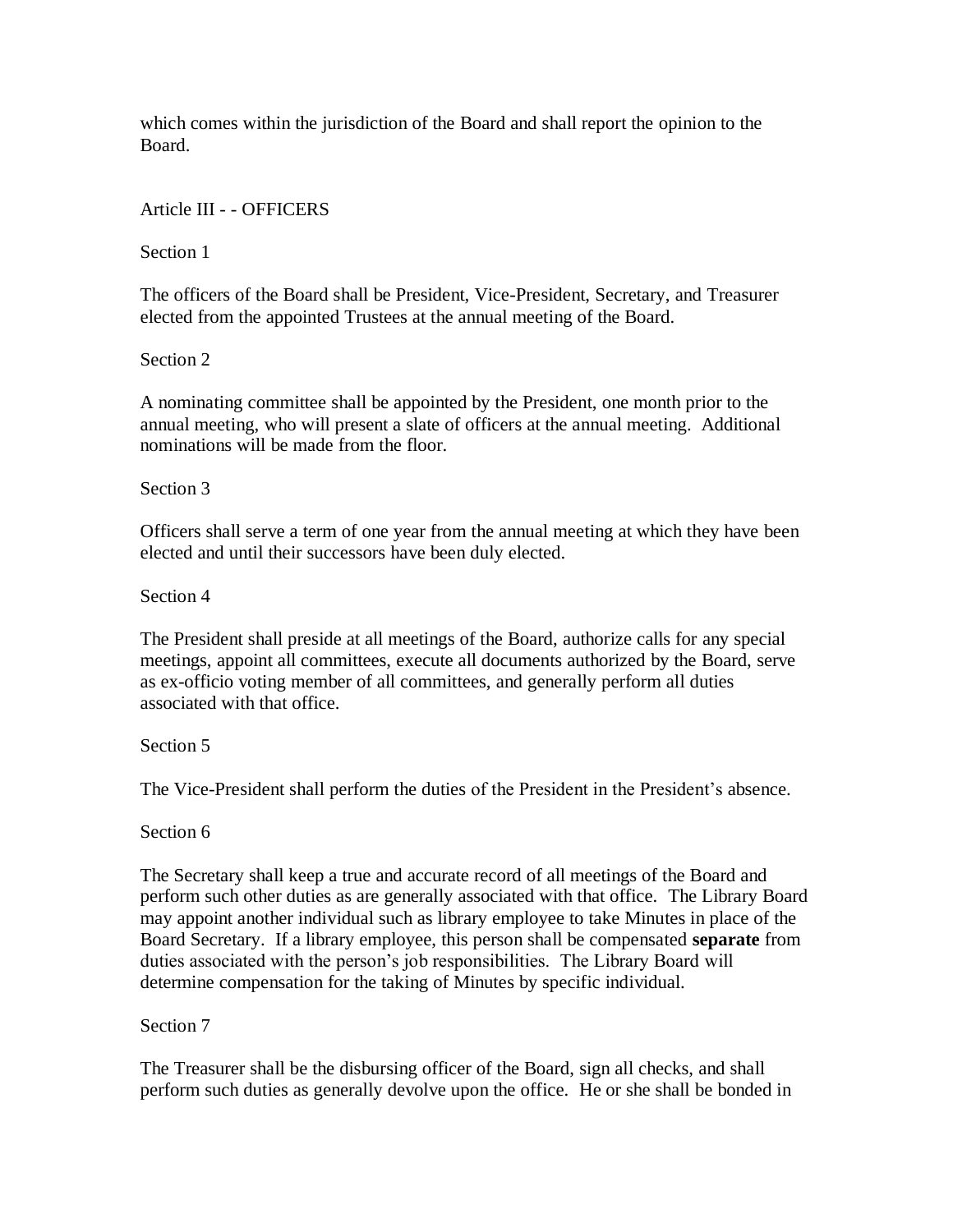an amount as may be required by a resolution of the Board. In the absence or inability of the Treasurer, this or her duties may be performed by other such members of Board as the Board may designate.

## ARTICLE IV – MEETINGS

### Section 1

The regular meeting of the Wabash Carnegie Public Library Board shall be held on the second or third Tuesday of each month at 5:30 p.m. in the Wabash Carnegie Public Library Board Room (per IC 36-12-2-23).

#### Section 2

The annual meeting, which shall be held for the purpose of election of officers, shall be held at the time of the regular meeting in December of each year.

Section 3

The Order of Business at the regular meeting shall be as follows:

Call to Order Consensus Agenda Approval of Minutes of previous meeting. Financial Report for current month Claims for current month Payroll for previous month President's Report Committee Reports Old Business/New Business Administrative Updates Adjournment

#### Section 4

Special meetings shall be called by the President whenever they may be necessary, or at the written request of two Board members, but only such business shall be transacted as shall be stated in the call.

Section 5

Four members of the Board shall constitute a quorum.

Section 6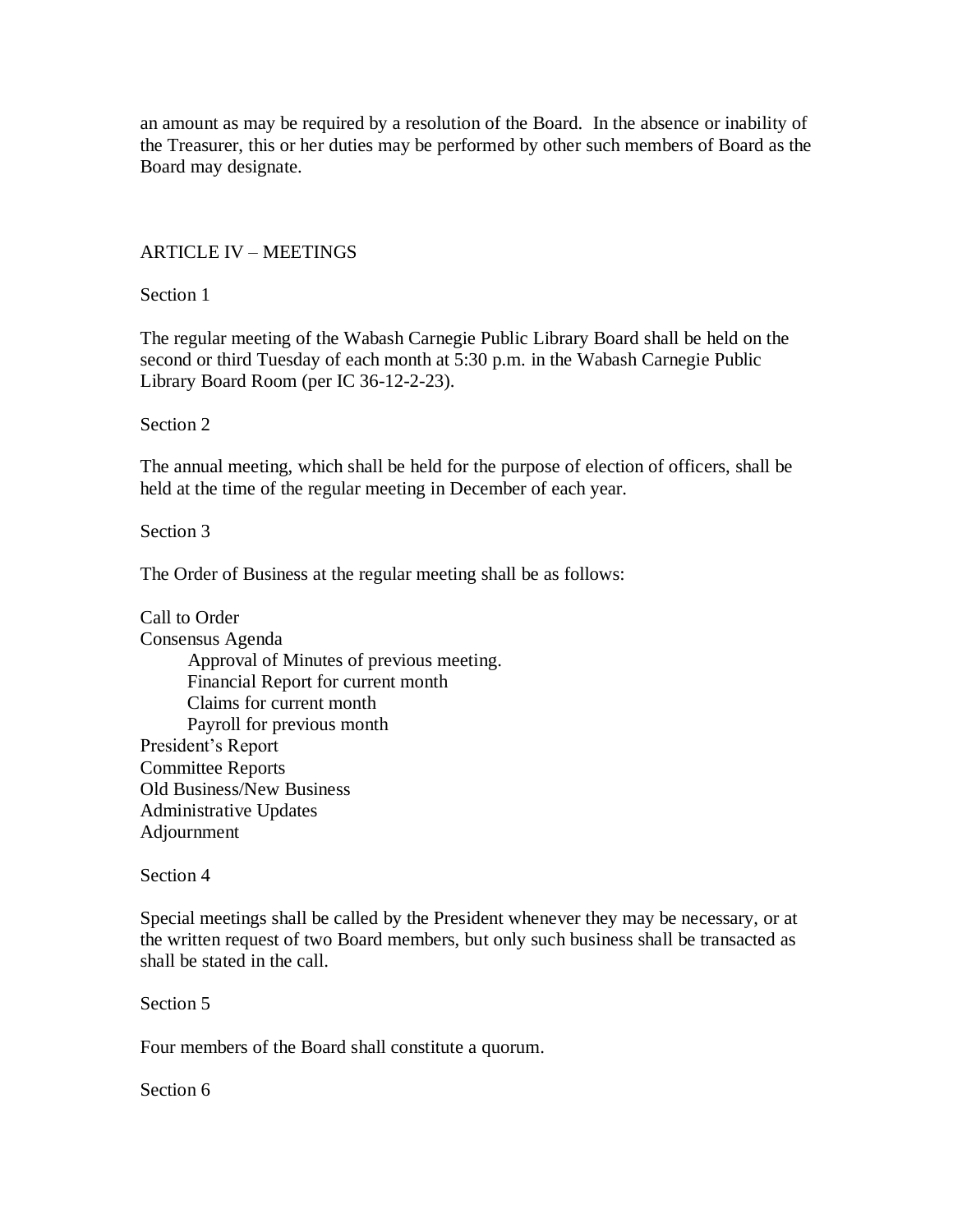Robert Rules of Order, last revised edition shall govern the parliamentary procedures of the Board.

## Section 7

Regular, special, and executive meetings will be publicized and conducted with the Open Door Law of Indiana (IC 5-14-1.5).

## Section 8

Attendance electronically if not during Disaster or Declared Emergency.

Library Board members may participate in meetings electronically as long as the library uses technology that permits simultaneously attend and observe the meeting. There must be at least four members participate in the meeting in person as a quorum. If attending a meeting electronically, Board members must be both seen and heard to participate in the vote. All votes taken in a meeting with electronic attendees must be taken by roll call vote during a meeting with electronic attendees.

Electronic participation in the meeting is not permitted if the board is taking is attempting to take a final action to adopt a budget; make a reduction in personnel; initiate a referendum; establish or increase fee; establish or increase a penalty; use eminent domain authority; or establish, raise, or renew a tax.

Board members are not allowed to attend more than half of a library board meetings during any given year electronically unless due to the following reasons:

- Military service
- Illness or other medical condition
- Family death
- An emergency involving actual or threatened injury to persons or property

If a board member attends two consecutive meetings by electronic communication, he or she must attend the next meeting in person unless the reason to attend electronically is due to military service; illness, or other medical condition; family death; an emergency involving actual or threatened injury to persons or property.

If the board or member of the public experiences technology failure during the meeting, this won't prevent the meeting from continuing and won't invalidate board actions or votes as long as a quorum of members is still able to participate in person and as long as the voting requirements of the Board bylaws/policies are met.

Minutes of the meeting must identify who attended electronically and the electronic communication mechanism used for the meeting.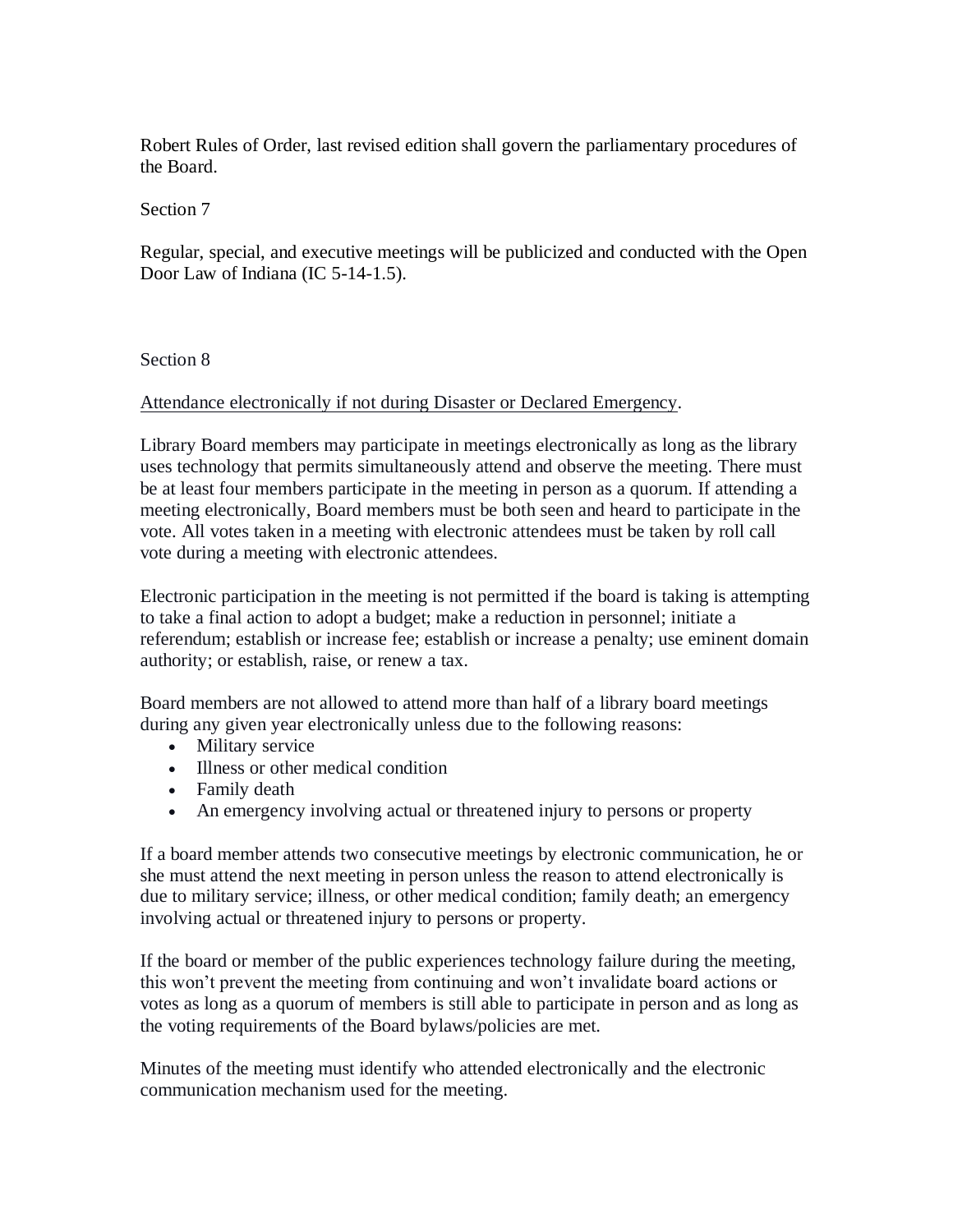### Section 9

### Attendance electronically during Disaster or Declared Emergency)

Suppose an emergency has been declared by the Governor of the State of Indiana or local government officials. In that case, the board may meet entirely electronically until the disaster or emergency is terminated.

During an emergency disaster, a quorum of the board participates in the meeting, whether in person or electronically; the public can simultaneously attend and observe the meeting unless an executive session and votes are taken by roll call vote.

Minutes of the meeting must identify who attended electronically and the electronic communication mechanism used for the meeting.

### Article V – LIBRARY DIRECTOR AND STAFF

#### Section 1

The library Director shall be considered the executive officer of the Board and shall have sole charge of the administration of the library under the direction of the Board. The library director shall be held responsible for the care of the buildings and the equipment, for the employment and direction of the staff, for the operation of the library under the financial conditions set forth in the annual budget. In case of part-time or temporary employees, the director shall have interim authority to appoint with out prior approval of the Board provided that such appointment shall be reported to the Board at the next regular meeting. The director, as administrative head of the library, is responsible to the board for the operation and management of the library, per IC 36-12-2-24(a) and holds a certificate under IC 36-12-11.

It shall be the director's duty to submit to the Board monthly and annual reports and to write and recommend such policies and procedure which, in his or her professional judgment will promote the effectiveness of the library in its service to the community.

The library director shall attend all Board meetings except at which the director's appointment or salary is to be discussed or decided. The library director has no vote in meeting, but acts in an advisory capacity only.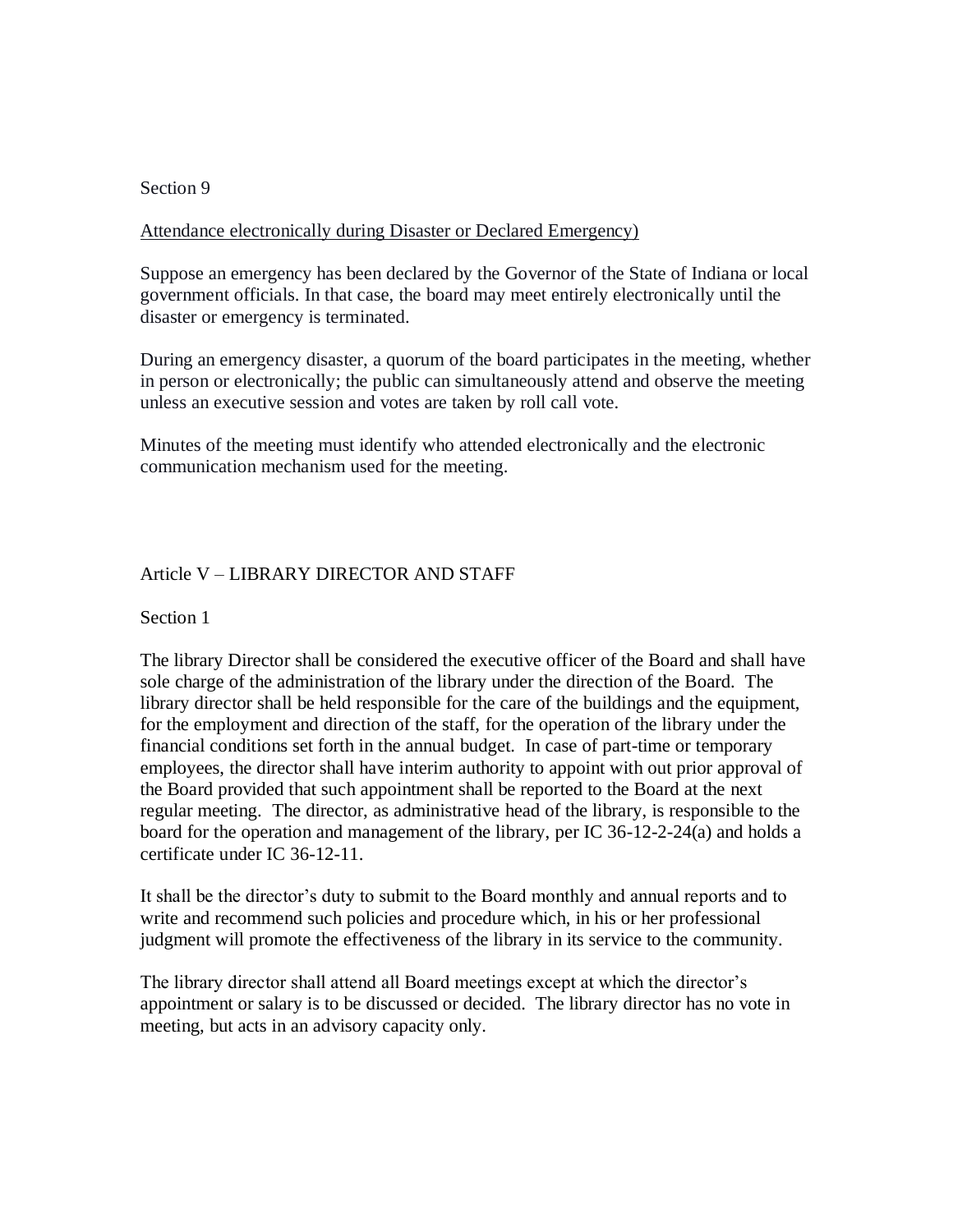# ARTICLE VI – COMMITEES

## Section 1

The President shall appoint committees of one or more members for such specific purposes as the business of the Board may require from time to time. A committee shall be considered to be discharged upon the completion of the purpose for which it was appointed and after the final report has been made to the Board.

Section 2

All committees shall make progress reports to the Board at each of its meetings.

Section 3

No committee shall have other than advisory powers, unless by suitable action of the Board, it is granted specific power to act.

ARTICLE VII -- General

Section 1

An affirmative vote of the majority of all members of the Board present at the time shall be necessary to approve any action before the Board.

Section 2

The by-laws may be changed or amended at any meeting of the Board when a quorum of Library Trustees is present.

Section 3

Any rule or resolution of the Board, whether contained in these by-laws or otherwise, may be suspended temporarily in connection with business at hand. Such a suspension is valid, if taken at a meeting at which four or more members of the Board are present and two-thirds of those present approve.

Section 4

An appointee to the Board must not have previously served more than four consecutive terms on the library board.

Section 5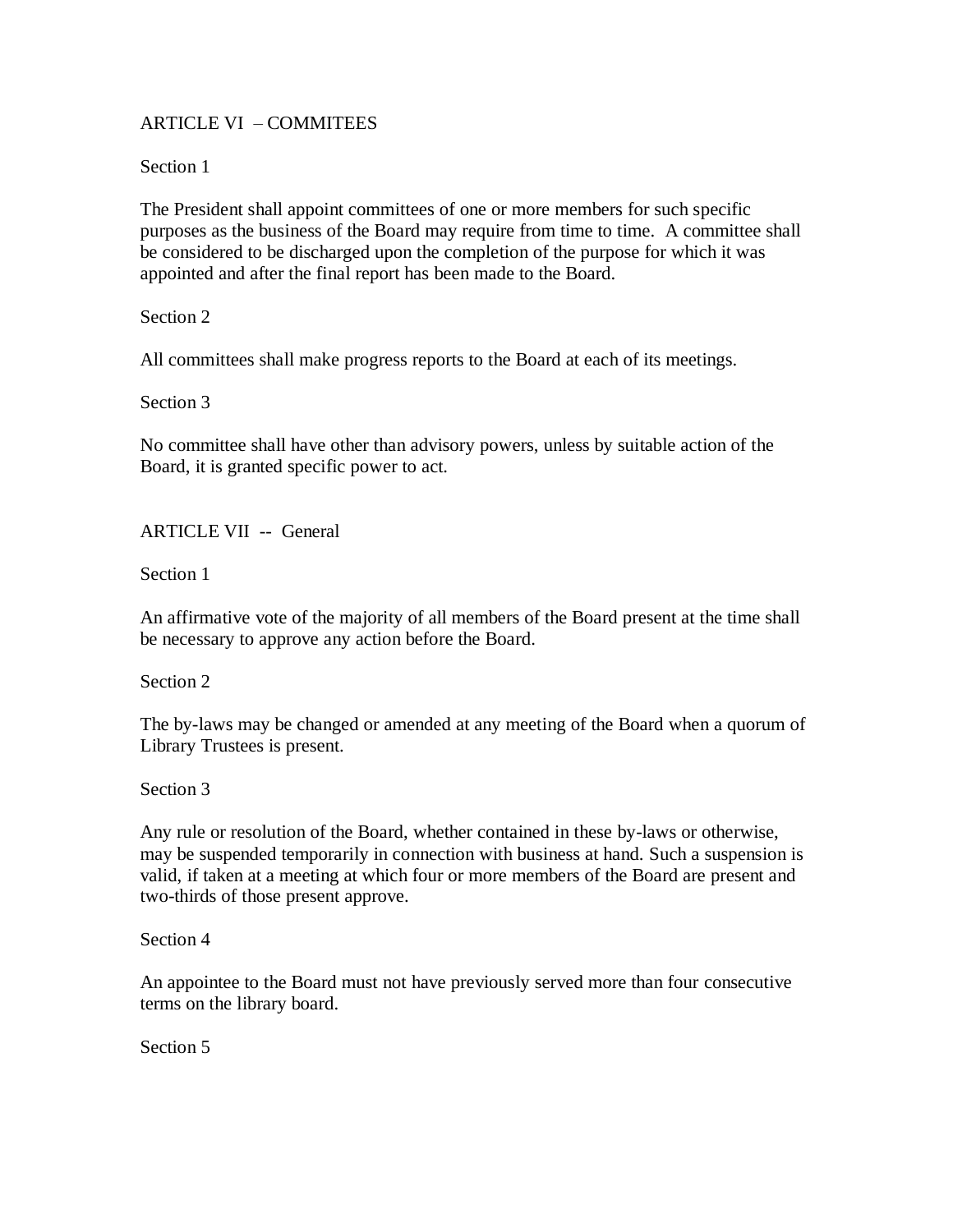An appointee to the Board must have resided in the library district served by the Wabash Carnegie Public Library for at least two years.

## Section 6

The seven members of the Wabash Carnegie Public Library of Trustees shall be appointed as follows: one member appointed by the Wabash City Council; one member by the Wabash City Mayor; one member by the School Board of the Metropolitan School District; two members by the School Board of the Wabash City Schools; one member by the Wabash County Council; one member by the Wabash County Commissioners.

## Section 7

A Board member may be removed at any time by the appointing authority, after a public hearing, for any cause that interferes with the proper discharge of his or her duties as a member of the Board; for any cause that jeopardizes public confidence in any manner.

## Section 8

A vacancy occurs on the Board whenever a member is absent from six consecutive regular board meetings for any cause other than illness. The appointing authority shall be notified by the Secretary of the Board of a vacancy.

# ARTICLE VIII - - REVIEW OF BYLAWS

The Bylaws will be reviewed at the January Board meeting each year.

# ARTICLE IX - - CONFLICT OF INTEREST

As a member of the library board I will:

Listen carefully to the Board members who are my teammates.

Respect the opinion of the other Board members.

Respect and support the majority decisions of the Board.

Recognize that all authority is vested in the board when it meets in legal session and not with individual Board members.

Keep well-informed of developments that are relevant to issues that may come before the Board.

Participate actively in Board meetings and actions.

Call to attention of the Board any issues that I believe will have an adverse effect on the library.

Attempt to interpret the needs of the community to the library and interpret the action of the library to the community.